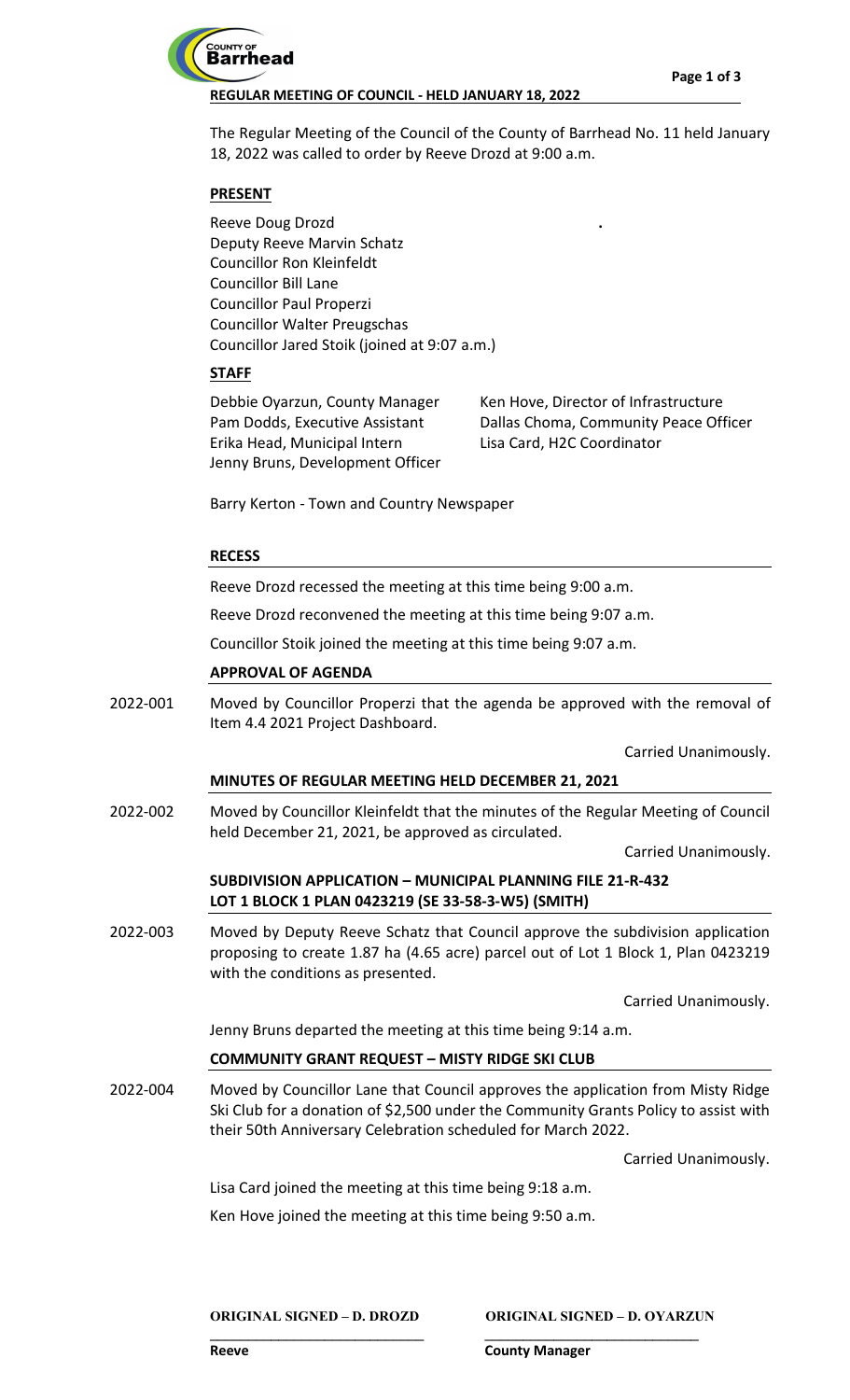

**REGULAR MEETING OF COUNCIL - HELD JANUARY 18, 2022**

# **ALUS PROGRAM TERMS OF REFERENCE FOR PARTNERSHIP ADVISORY COMMITTEE (PAC)**

Moved by Councillor Lane that Council adopt the ALUS PAC Terms of Reference as presented. 2022-005

Carried Unanimously.

Lisa Card departed the meeting at this time being 9:52 a.m.

## **BRIDGE RECOMMENDATION FOR TENDER AWARD – TENDER 73046-21 BRIDGE MAINTENANCE & OTHER WORK**

Moved by Deputy Reeve Schatz that Council awards the construction contract for Bridge File 73046-21 Bridge Maintenance and Other Work to Griffin Contracting Ltd. for \$129,450 excluding site occupancy, 10% contingency, engineering, and GST. 2022-006

Carried Unanimously.

Officer Choma joined the meeting at this time being 9:58 a.m.

# **PUBLIC WORKS REPORT**

Ken Hove, Director of Infrastructure, met with Council and reviewed the written report for Public Works and Utilities and answered questions from Council.

Councillor Preugschas left the meeting at this time being 10:09 a.m.

Moved by Councillor Kleinfeldt that the report from the Director of Infrastructure be received for information. 2022-007

Carried 6-0.

Ken Hove departed the meeting at this time being 10:11 a.m.

## **RECESS**

Reeve Drozd recessed the meeting at this time being 10:11 a.m.

Reeve Drozd reconvened the meeting at this time being 10:20 a.m.

Councillor Preugschas rejoined the meeting at this time being 10:20 a.m.

## **COMMUNITY BYLAW / PEACE OFFICER REPORT**

Officer Dallas Choma, Community Peace Officer, met with Council and presented 2021 County of Barrhead enforcement statistics and answered questions from Council.

Councillor Preugschas left the meeting at 11:01 a.m. and rejoined at 11:03 a.m.

Moved by Councillor Properzi that the report from the Community Peace Officer be received for information. 2022-008

Carried Unanimously.

Officer Choma departed the meeting at this time being 11:06 a.m.

**\_\_\_\_\_\_\_\_\_\_\_\_\_\_\_\_\_\_\_\_\_\_\_\_\_\_\_\_ \_\_\_\_\_\_\_\_\_\_\_\_\_\_\_\_\_\_\_\_\_\_\_\_\_\_\_\_**

Carried Unanimously.

Councillor Stoik left the meeting at this time being 11:07 a.m.

**ORIGINAL SIGNED – D. DROZD ORIGINAL SIGNED – D. OYARZUN**